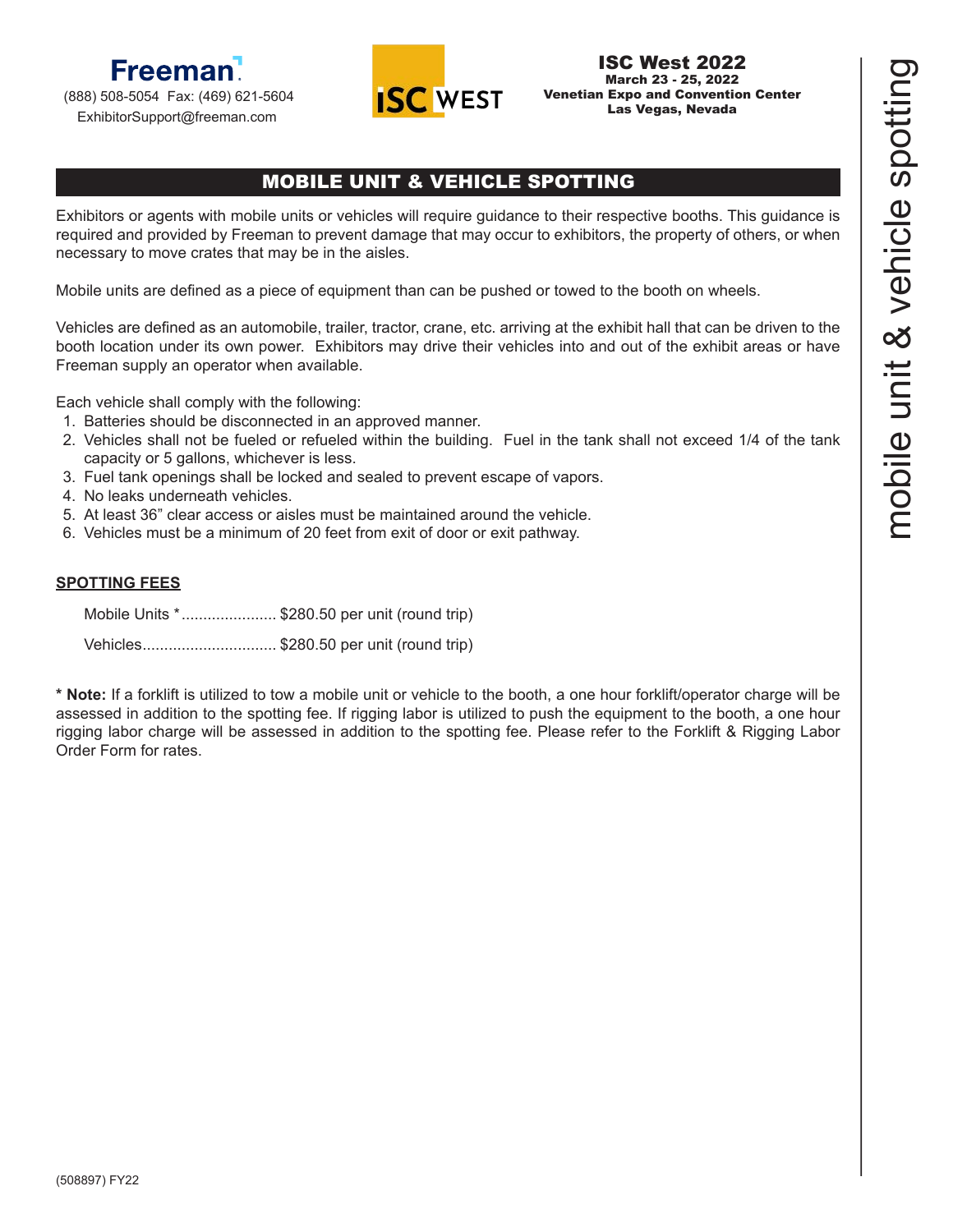# **LAS VEGAS FIRE REGULATIONS**

Please find below general guidelines for fire safety. Please refer to the Clark County Department of Building & Fire Prevention website for Requirements and Permit Guidelines, Application Forms, Permit Fees, etc.

Clark County Department of Building & Fire Prevention: https://www.clarkcountynv.gov/government/departments/building fire prevention/index.php

The following items are required to have a permit from the Clark County Department of Building & Fire Prevention: Candles and Open Flames (including gelled alcohol, Sterno, etc.) Flame Effects Open Flame Devices (e.g. candles and gelled alcohol warmers) Fireworks/Pyrotechnics Compressed Gases Cryogenic Fluids Hot Works Operations (welding operations) Liquid or Gas-Fueled Vehicles or equipment for display is assembly occupancies Fire Systems for Covered Booths exceeding 1,000 square feet that will be erected for more than seven (7) show days or contain vehicles, open flame, or hot works. Tents and/or Canopies Temporary Membrane Structures Temporary Outdoor Structures

For information specific to the Las Vegas Convention Center, please contact the LVCVA Convention Services Department at (702) 892-2915.

For information specific to the Mandalay Bay Convention Center, please contact their Exhibitor Services Department at (855) 408-1349.

For information specific to the Sands Expo Center, please contact Sands Customer Service at (702) 733-5070.

#### **PLEASE NOTE: Failure to notify show management and/or apply for permit no later than three weeks prior to the move-in of an event could result in higher permit fees or non-admission of the item/service to the exhibit floor.**

- **1. In accordance with the Nevada Clean Indoor Air Act, smoking is prohibited in exhibit areas.**
- **2. All materials used in construction and decoration of an exhibit must be flame retardant.** Fabrics must be certified as flame retardant or a sample must be available for testing. Materials which cannot be treated to meet the requirements may not be used. NFPA 701 is the accepted standard.
- **3. All exits and exit aisles must be kept clear and unobstructed.** No furniture, signs, easels, chairs or displays may protrude into aisles unless shown on the Fire Marshal approved floor plan.
- **4. Designated "No Freight" aisles must be maintained clear of crates and exhibit materials during move-in and move-out.** These aisles are required for emergency access throughout the hall and to expedite freight and empty crate moving.
- **5. All empty cartons or crates must be labeled and removed for storage or they will be removed as trash.** Crates are not to be used as exhibit supports.
- **6. All fire hose racks, fire extinguishers, strobe lights and emergency exits must be visible and accessible (3' clearance for hoses and extinguishers) at all times.** This includes fire protection equipment located within exhibits. Exits and exit signs must not be covered by drapes nor obscured from view by exhibit components.
- **7. Exhibitors who intend to display a vehicle within the confines of their exhibit booth must obtain a vehicle display permit from the Clark County Department of Building & Fire Prevention.** At least one battery cable shall be removed from the battery used to start the engine. (Batteries for auxiliary equipment may be connected.) The fuel tank shall not have more than 1/4 capacity or five (5) gallons, whichever is less. Fuel tank(s) are sealed. Fueling or de-fueling is not permitted in the assembly occupancy. A 36" wide access aisle or clear space is maintained around all sides of the display and a minimum of 20 feet away from exit doors, exit stairs, the exit access or exit passageways. No leaks of fluids. No relocation of the display during exhibit hours.

**Exception:** Permits are not required at the Las Vegas Convention Center; however, vehicles that use compressed gas are prohibited. At least one battery cable shall be removed from the batteries used to start the vehicle engine. Batteries used to power auxiliary equipment shall be permitted with prior approval from the LVCVA Safety Office.

- **8. Combustible materials must not be stored beneath display vehicles.** Space beneath vehicles must be clear and visible except for permitted electrical supplies.
- **9. Vehicles in building for unloading must not be left with engine idling.** Exhaust gases present extreme hazards to workers on catwalks. If engine cannot be shut down, vehicle must be removed from the building as quickly as possible.
- **10. No storage of any kind is allowed behind booths or near electrical service.** Materials for hand-outs must be limited to one day supply and stored neatly within the booth. Violators will be notified and if not removed by show opening, Official Service Contractor will remove and store at **EXHIBITOR'S EXPENSE.**